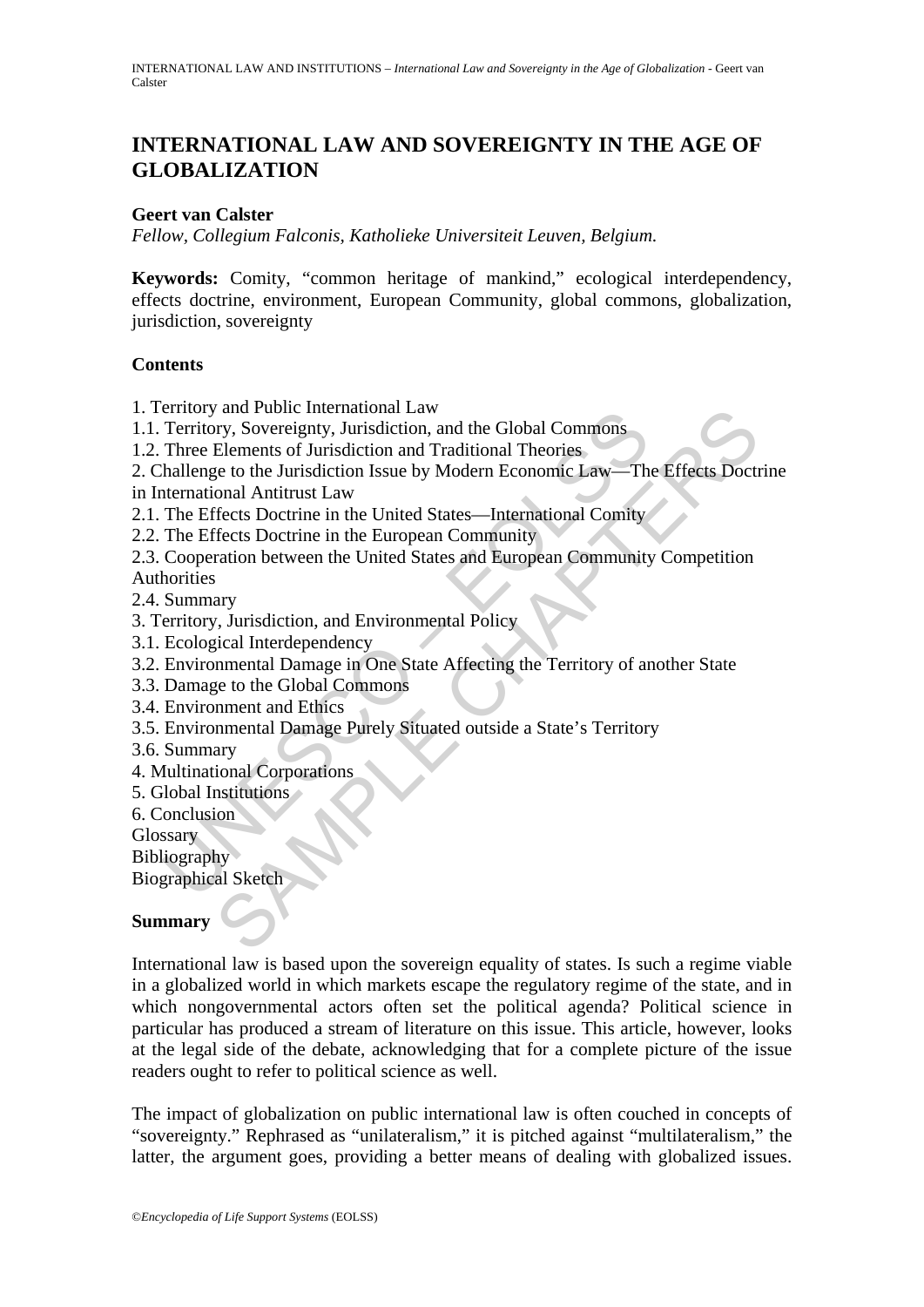Globalization of some of modern society's challenges has led some to proclaim the inevitable demise of sovereignty as an apt tool for managing international relations. This article will argue that both unilateralism and multilateralism have their shortcomings and that, in the absence of a better alternative, sovereignty may have to be regarded as the better alternative. The author has opted to illustrate the difficulties in shaping multilateralism by looking at two specific sectors of the law where public international law appears to be struggling to assign jurisdiction in the face of globalization: competition law and environmental law.

#### **1. Territory and Public International Law**

#### **1.1. Territory, Sovereignty, Jurisdiction, and the Global Commons**

State "sovereignty" and "jurisdiction" are linked to its territory. Territory is simultaneously a condition for a state to exist, and a limitation to its rights: in principle, a state is sovereign and has jurisdiction only within its territory. Jurisdiction is not coextensive with state sovereignty, although the relationship between them is close: a state's title to exercise jurisdiction rests in its sovereignty.

e "sovereignty" and "jurisdiction" are linked to its terriultaneously a condition for a state to exist, and a limitation to its jate is sovereign and has jurisdiction only within its territory.<br>
xtensive with state sovere between the "installation" are linked to its territory. Territory<br>susly a condition for a state to exist, and a limitation to its rights: in princ<br>sovereign and has jurisdiction only within its territory. Jurisdiction is<br> The concepts of sovereignty and jurisdiction are not always clear-cut. Brownlie refers to sovereignty as a concept of a more general nature, the normal complement of state rights, typically represented by legal competence. Sovereignty in regard to a portion of the globe has been described as the right to exercise therein, to the exclusion of any other state, the function of a state. Particular rights, liberties, and powers or accumulations of rights quantitatively less than the norm would then be referred to as jurisdiction. Expressed in a more legal manner, one might speak of jurisdiction as being "a State's authority to subject persons (natural or juridical) and things to its legal order," or "[t]he power of a sovereign to affect the rights of persons . . . by legislation."

Even undisputed sovereignty has its limits. The maxim *sic utere tuo ut alienum non laedas* (Use your property such as not to damage others) has been used to describe the duty of states to exercise their sovereignty in such a way as not to cause damage to the territory of other states. International environmental law in particular has seen the development of this aspect of states' liability, both in arbitration and in the development of treaties.

In terms of globalization, challenges to the traditional means of discerning jurisdiction have emerged, in particular in the environmental field. Measures protecting the environment may concern a relatively new area of states' sovereignty, where they involve the protection of "the global commons." Public international law traditionally distinguishes between three regimes vis-à-vis jurisdiction. Most of the earth is subject to territorial sovereignty. Res nullius (meaning "a thing that has no owner") are those parts of the earth capable of lawful national appropriation/sovereignty but that are as yet unclaimed (nowadays a very rare regime). Res communis are shared by all nations and may not be placed under state sovereignty. The latter category consists of the high seas and outer space.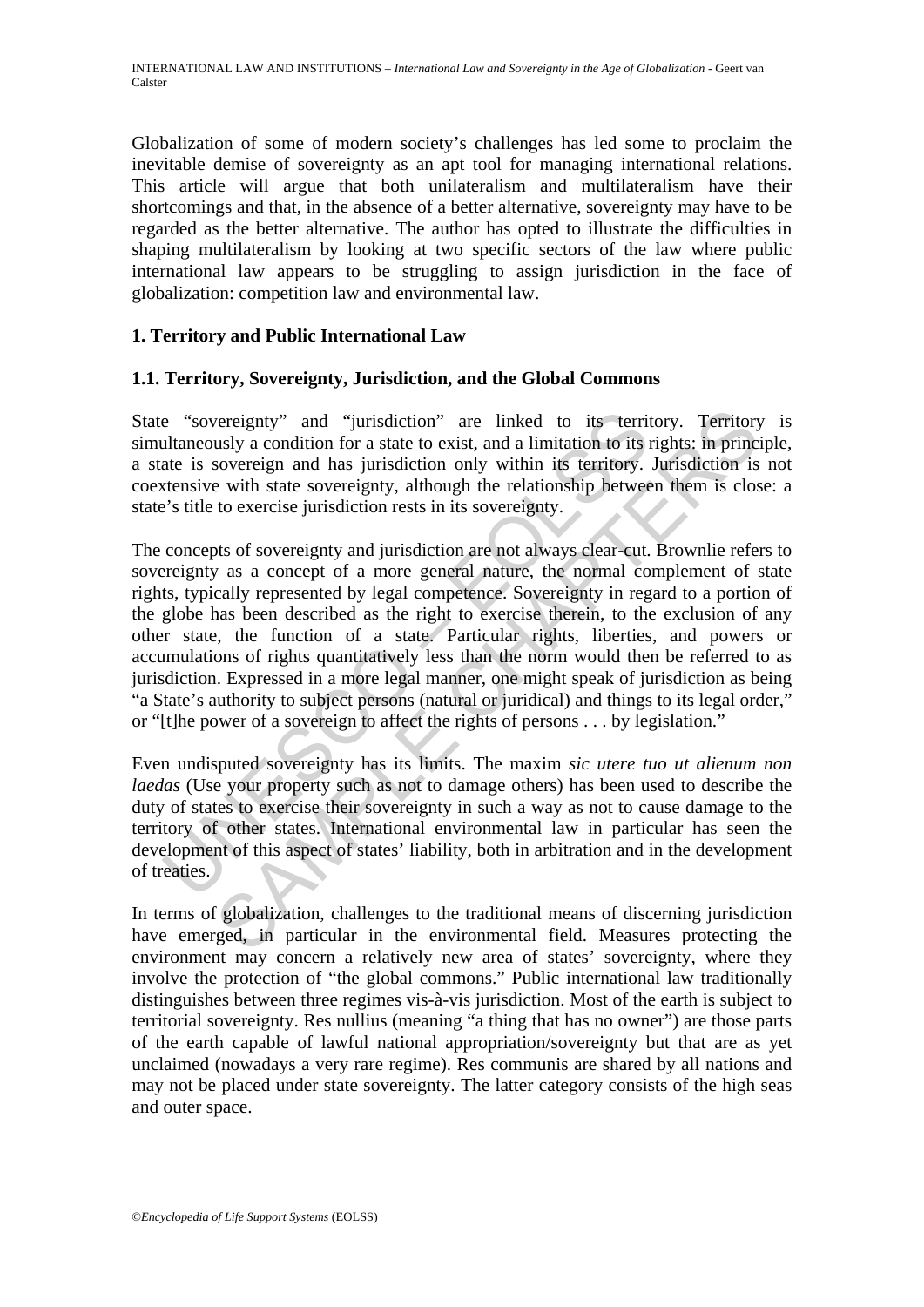It would seem that in recent years a new variant of territory has been recognized. This form is referred to as the "common heritage of mankind," or the global commons. This category is so far ill defined and open to discussion. The global commons includes the seabed, the ocean floor, and the subsoil thereof as well as, arguably, the moon and other celestial bodies. As for the latter, they seem to have shifted from res communis to global commons.

The distinction between res communis and global commons is particularly relevant. "Under the regime of res communis, as long as a State respects the exclusive quasiterritorial jurisdiction of other States over their own ships, aircraft and spacecraft, general international law allows it to use the area . . . as it wishes, including the appropriation of its natural resources." By contrast, the global commons' management and possible exploitation are subject to approval by the international community and are not left to the initiative or discretion of individual states or their nationals.

## **1.2. Three Elements of Jurisdiction and Traditional Theories**

Jurisdiction has three elements: the power of a state to perform acts in the territory of another state (executive jurisdiction), the power of a state's courts to try cases involving a foreign element (judicial jurisdiction), and the power of a state to apply its laws to cases involving a foreign element (legislative jurisdiction).

left to the initiative or discretion of individual states or their nation<br>Three Elements of Jurisdiction and Traditional Theories<br>sdiction has three elements: the power of a state to perform acts<br>ther state (executive juri be initiative or discretion of individual states or their rationals.<br>
Elements of Jurisdiction and Traditional Theories<br>
1 has three elements: the power of a state to perform acts in the territor<br>
te (executive jurisdictio No real authoritative pronouncement on the existence of jurisprudence can be found since 1927, when the Permanent Court of International Justice (PCIJ) issued its Lotus judgment. The Lotus case, it should be pointed out from the start, concerned a criminal case. The fundamental view upon which the court based its decision was that "international law governs relations between independent States. The rules of law binding upon States therefore emanate from their own free will as expressed in conventions or by usage generally accepted as expressing principles of law and established in order to regulate the relations between these co-existing independent communities or with a view to the achievement of common aims. Restrictions upon the independence of States cannot therefore be presumed" **(see** *International Trade Law* **and** *International Trade Agreements***).** 

## **2. Challenge to the Jurisdiction Issue by Modern Economic Law—The Effects Doctrine in International Antitrust Law**

The application of American antitrust legislation by U.S. courts remains the foremost battleground for cases involving jurisdictional and legislative jurisdiction. Both the European Community (E.C.) and the U.S. have adopted the "effects doctrine" in order to determine jurisdiction for their courts and the applicability of their respective laws protecting free competition. The response of U.S. and E.C. courts to the limits of the classic territoriality principle in modern economic law may help establish whether any lessons may be learnt for globalization challenges generally.

## **2.1. The Effects Doctrine in the United States—International Comity**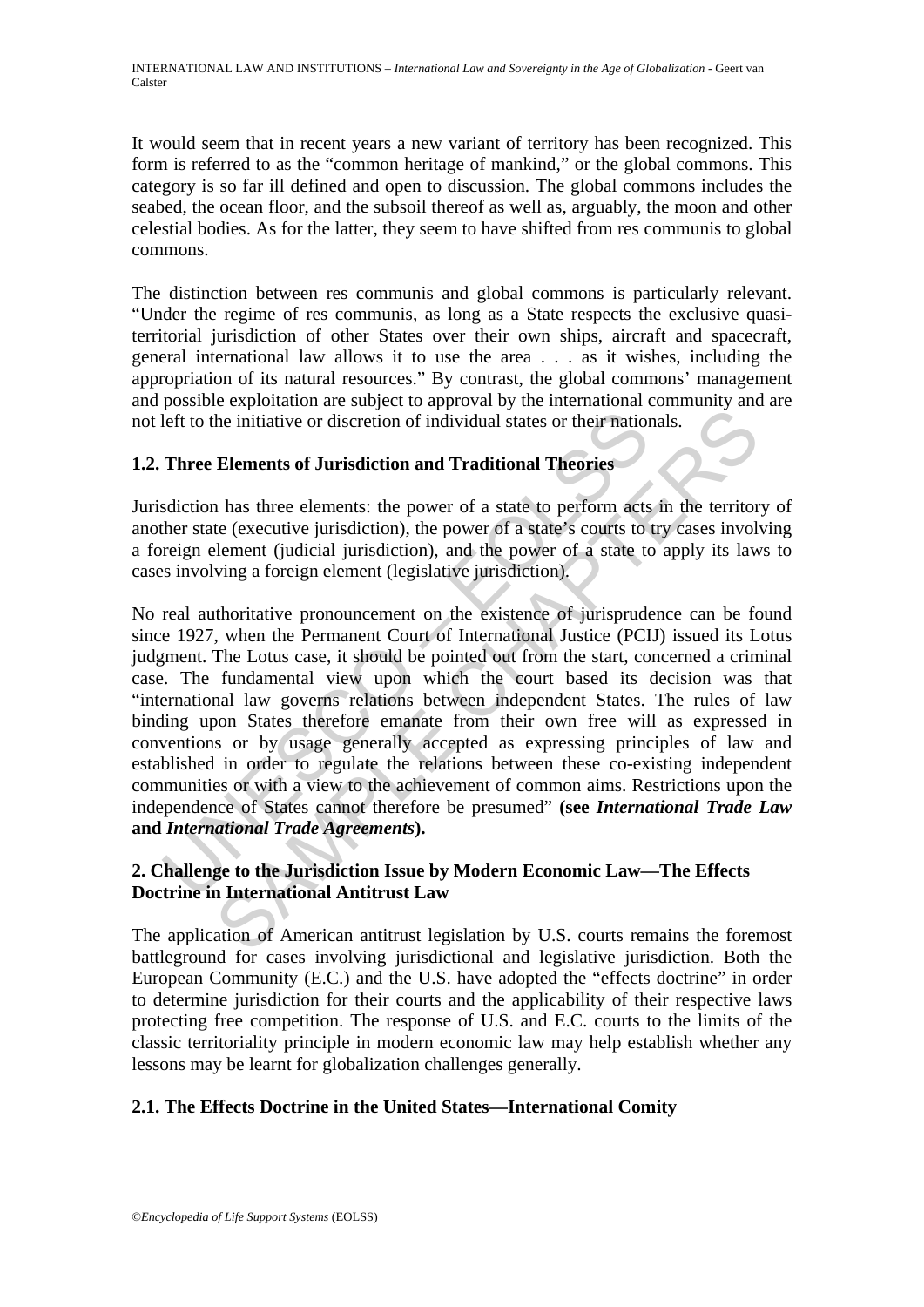The debate on alleged extraterritoriality in U.S. courts has focused on the degree of input by public international law and by "comity." Comity is a concept of international law that has received particular attention in Anglo-American doctrine and jurisprudence. In its purest sense, it refers to "rules of politeness, convenience and goodwill, observed by States in their mutual intercourse, without being legally bound by them." Comity refers to the non-binding obligation of states to conduct their international affairs in a manner that gives due regard to the legitimate interests of other states.

A strict reading of the sovereignty principle, based on territory arguments, was laid down in the 1909 *American Banana* case. This approach was swiftly abandoned through the American Tobacco judgment, in 1911, which adhered to the effects doctrine: U.S. courts were said to have jurisdiction over foreign undertakings when a direct effect on commerce and some conduct within the U.S. could be shown. The *Alcoa* case went down in legal history as the affirmation of the effects doctrine in determining U.S. courts' jurisdiction. Alcoa determined that U.S. law would apply to "foreign" anticompetitive agreements, where the agreement was intended to have an effect on U.S. commerce, and in practice also produced such effect. The crudeness of the Alcoa test sparked considerable international criticism. Even though Alcoa includes"intent" and an "effects" test, in practice the intent requirement largely fell out of use.

merce and some conduct within the U.S. could be shown. The<br>m in legal history as the affirmation of the effects doctrine in<br>ts' jurisdiction. Alcoa determined that U.S. law would apply<br>petitive agreements, where the agreem and some conduct within the U.S. could be shown. The *Alcoa* case vegal history as the affirmation of the effects doctrine in determining isolation. Alcoa determined that U.S. law would apply to "foreign" is agreements, w Both *Timberlane* and *Mannington Mills* introduced a jurisdictional "rule of reason" requiring judges to consider and balance the interests of the different governments involved. In *Timberlane* (Federal Court, 9th Circuit), Judge Choy considered that an effect on U.S. commerce, although necessary to exercise jurisdiction under antitrust laws, is not alone a sufficient basis on which to rest assertion of American authority as a matter of international comity and fairness. He came to the conclusion that "at some point, the interests of the United States are too weak and the foreign harmony incentive for restraint too strong to justify an extraterritorial assertion of jurisdiction." The comity part of the exercise in his view should be determined using a non-exhaustive list of seven elements of which the following would seem of particular importance: the degree of conflict with a foreign rule; the nationality of the parties and the locations or principal places of business of the undertakings concerned; the relative significance of the effects in the United States as compared with the effects produced elsewhere; and the extent to which there is an explicit purpose to harm or affect United States trade, and the foreseeability of such effect. *Mannington Mills* endorsed the rule of reason approach, and added some elements to the *Timberlane* list.

The *Restatement (Third) of Foreign Relations Law (1987)* endorsed the rule of reason approach. It incorporates principles of reasonableness and comity into determinations of jurisdictional authority. The restatement recognizes the potential effects of domestic laws on the international market and adopts an approach that essentially balances the rights of the countries interested in regulating the activity. The formalist approach of jurisdiction, found *inter alia* in *American Banana*, adheres to the boundaries of the classic territorial doctrine and therefore provides for clear-cut boundaries in international disputes. The restatement may be less clear, but more apt from an international law point of view.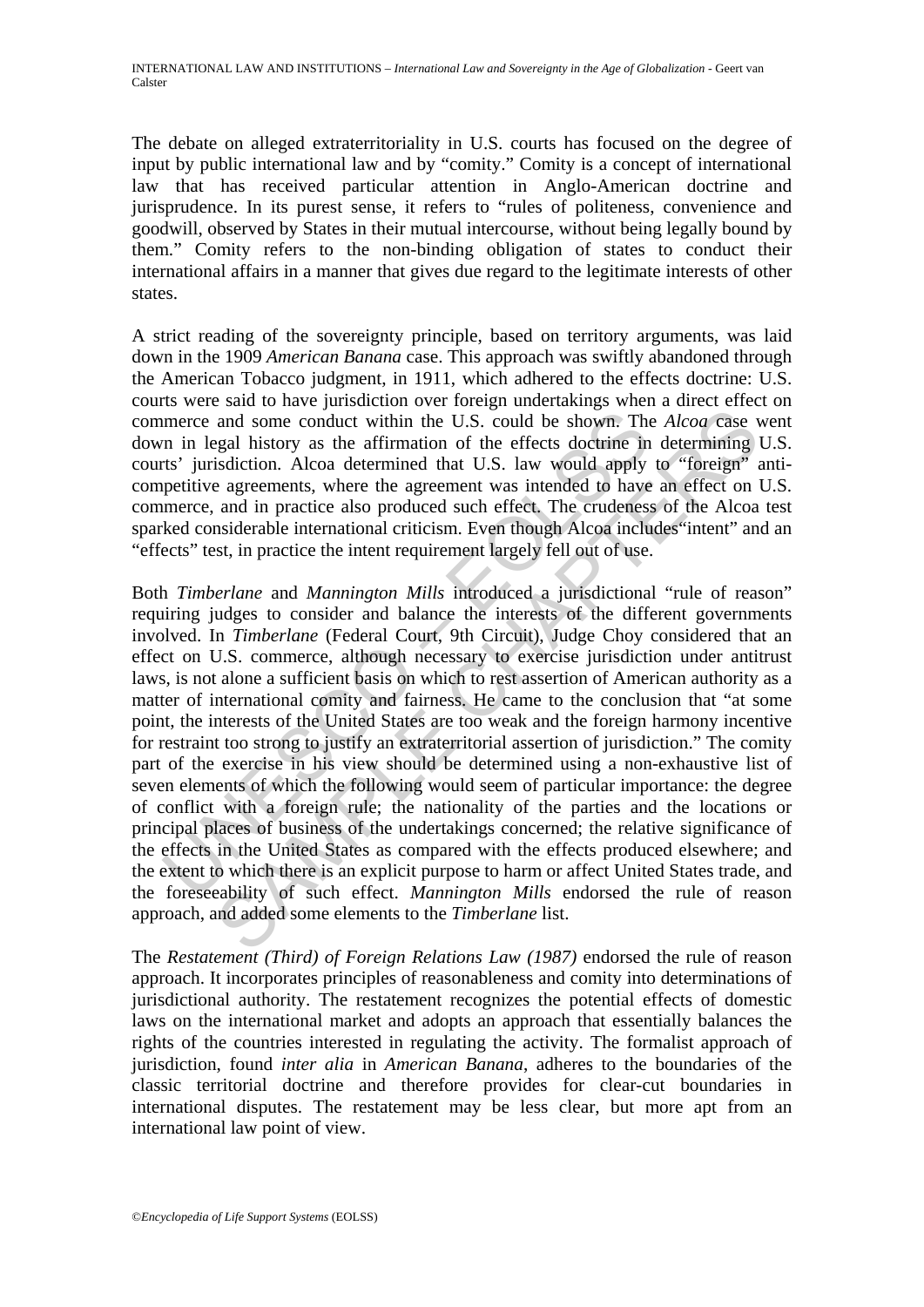INTERNATIONAL LAW AND INSTITUTIONS – *International Law and Sovereignty in the Age of Globalization* - Geert van Calster

In *Hartford Insurance*, the U.S. Supreme Court was given the opportunity to set out the benchmark for the assessment of international comity in antitrust cases. The court accepted the application of U.S. law, in view of the "substantial effect" the conduct of foreign insurance operators was intended to produce and did in effect produce. *Hartford Insurance* has been named the "true conflict" doctrine, a rather crude form of the effects doctrine. Indeed, it would seem that in the vast majority of cases, comity would not influence the application of U.S. law. Under the true conflict rule, this would seem to be the case only where foreign law either directly orders the defendant to act in a way prohibited by U.S. law, or generally where the defendant is not able to comply with both sets of law simultaneously. *Hartford Insurance* triggered renewed international criticism.



# TO ACCESS ALL THE **15 PAGES** OF THIS CHAPTER,

Visit: http://www.eolss.net/Eolss-sampleAllChapter.aspx

#### **Bibliography**

Alvarez J.E. (2000). Multilateralism and its discontents. *European Journal of International Law*, 393– 411. [Discussion of problems surrounding globalization.]

American Law Institute (1987). *Restatement of the Law—the Foreign Relations Law of the United States*. St.Paul: American Law Institute.

Beale J. (1923). The jurisdiction of a sovereign state. *Harvard Law Review*, 241. [Classic discussion of sovereignty.]

Birnie P.W. and Boyle A.E. (1992). *International Law and the Environment*. Oxford: Clarendon Press.

Bos M. (1993). The extraterritorial jurisdiction of states. *Annuaire de l'Institut de Droit International*, 14–44.

Brownlie I. (1996). *Principles of Public International Law*, 748 pp. Oxford: Clarendon Press.

Cheng B. (1980). The legal regime of airspace and outer space: the boundary problem. Functionalism v spatialism: the major premises. *Annals of Air & Space Law*, 323–361.

CO ACCESS ALL THE 15 PAGES OF THIS CHA[PTE](https://www.eolss.net/ebooklib/sc_cart.aspx?File=E1-36-01-04)R,<br>
Visit: http://www.eolss.net/Eolss-sampleAllChapter.aspx<br>
(2000). Multilateralism and its discontents, *European Journal of International Law*,<br>
(2000). Multilateralism and its d Dignam A. and Galanis M. (1999). Governing the world: the development of the OECD's corporate governance principles. *European Business Law Review*, 396–407. [Discussion of role played by multinational corporations in globalization.]

Gorove S. (1972). The concept of "Global Heritage of Mankind": A political, moral or legal innovation?. *San Diego Law Review*, 390–403.

Ham A.D. (1993). International cooperation in the anti-trust field and in particular the agreement between the United States of America and the Commission of the European Communities. *Common Market Law Review*, 571–597.

International Law Association (1997). Report of the Committee on Extraterritorial Jurisdiction. *Report of the 67th Conference of the International Law Association*, pp. 520–432. London: International Law Association.

Jennings R. and Watts A., eds. (1996). *Oppenheim's International Law*. 9th edn. London: Longman.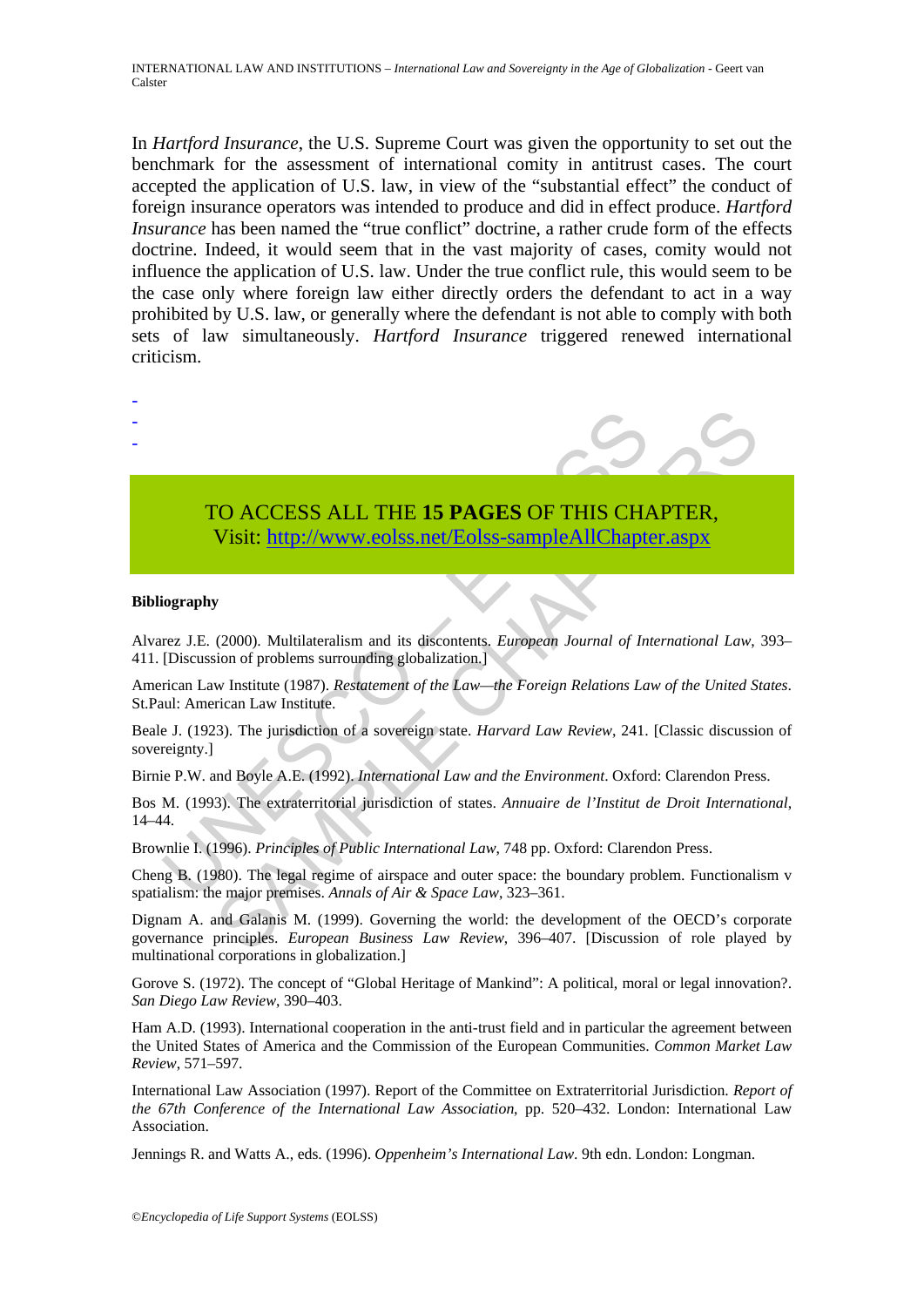Kindred H.M., ed. (1993). *International Law*, 957 pp. Toronto: Edmond Montgomery.

Kingsbury B. (1998). Sovereignty and inequality. *European Journal of International Law* **9**, 599–625.

Kuyper P.J. (1984). European community law and extraterritoriality: some trends and new developments. *International and Comparative Law Quarterly*, 1013–1021.

Larschan B. and Brennan B.C. (1982/83). The common heritage of mankind principle in international law. *Columbia Journal of Transnational Law*, 305–337.

Mickelson K. (1993). Rereading trail smelter. *Canadian Yearbook of International Law*, pp. 219–234.

Muse R.L. (1998). A public international law critique of the extraterritorial jurisdiction of the *Helms-Burton Act (Cuban Liberty and Democratic Solidarity (Libertad) Act of 1996*. *The George Washington Journal of International Law and Economics*, 207–270.

Oppenheim L.F.L. (1995). *International Law; A Treatise*. 8th edn. New York: Longmans, Green.

Paulus (2000). Law and politics in the age of globalisation. *European Journal of International Law* No. 2, 1–20.

Sands P. (1994). *Principles of International Environmental Law—Part I: Frameworks, Standards and Implementation*, 773 pp. Manchester: Manchester University Press.

Developments in the law—international environmental law (1991). *Harvard Law Review* 1487–1639.

#### **CASES**

*France v Commission*, Judgment of the Court of 9 August 1994 in Case C-327/91, [1994] ECR I-3641

*Gencor v Commission*, Judgment of the Court of 25 March 1999 in Case T-102/96, ECR

*Hartford Fire Insurance Co. v California* 125 L. Ed. 2d 612 (1993)

*Mannington Mills Inc. v Congoleum Corp.* 595 F. 1287 (3rd Cir. 1979)

*Matières Colorantes*, Commission Decision of 24 July 1969, JO [1969] L195/11

*Timberlane Lumber Co. v Bank of America* 549 F. 2d 597 (9th Cir. 1976)

*Wood Pulp,* Commission Decision of 19 December 1984, OJ [1985] L85/1

*United States v Aluminium Corp. of America*, 148 F. 2d 416 (2d Cir. 1945)

*United States v American Tobacco Co*. (1911) 221 U.S. 106.

#### **Biographical Sketch**

1. Solony, Emmanus Primas in the Lagrantian Comparison and Pearl of the Section and Environmental Law—Part I: Frame<br>
ES<br>
1. S.P. (1994). Principles of International Environmental Law—Part I: Frame<br>
Ence v Commission, Judgm **Professor Dr. Geert van Calster**, LLM., Ph.D. (b. 1970, married, with three children). Collegium Falconis, Katholieke Universiteit Leuven; Member of the Brussels Bar; geert.vancalster@law.kuleuven.ac.be

9. Law and points in the type or groothistand. Envoyed is standard of international Easter<br>
94). Principles of International Environmental Law—Part I: Frameworks, Standards<br>
19. T73 pp. Manchester: Manchester University P Geert van Calster graduated from the Law Faculty of Leuven University in June 1993 (LL.B. 1990, LL.M. 1993) and obtained a master's degree (LL.M.) at the College of Europe, Bruges, in July 1994. In September 1994, he was granted a fellowship at the University of Leuven, first at the Institute of Administrative Law, as of 1995 at the Institute of Environmental and Energy Law (IMER). From September 1997 until September 1998, he was a Chevening Scholar at St. Edmund Hall, Oxford University. He obtained a Ph.D. degree at Leuven University in May 1999, on the conflicts between international trade law and environmental protection.

At the Institute of Environmental and Energy Law, he teaches and researches European and international environmental law, European economic law, and international trade law. He is also a visiting professor at Erasmus Universiteit, Rotterdam (Netherlands), where he holds the chair of international economic law, and at the Universities of Nijmegen and Amsterdam (both Netherlands), where he teaches on European Community environmental law.

He was called to the Brussels Bar in February 1999, having worked as a counsel with the City law firm S.J. Berwin & Co. since 1995. He is now an associate in the DLA Caestecker Brussels office. His practice